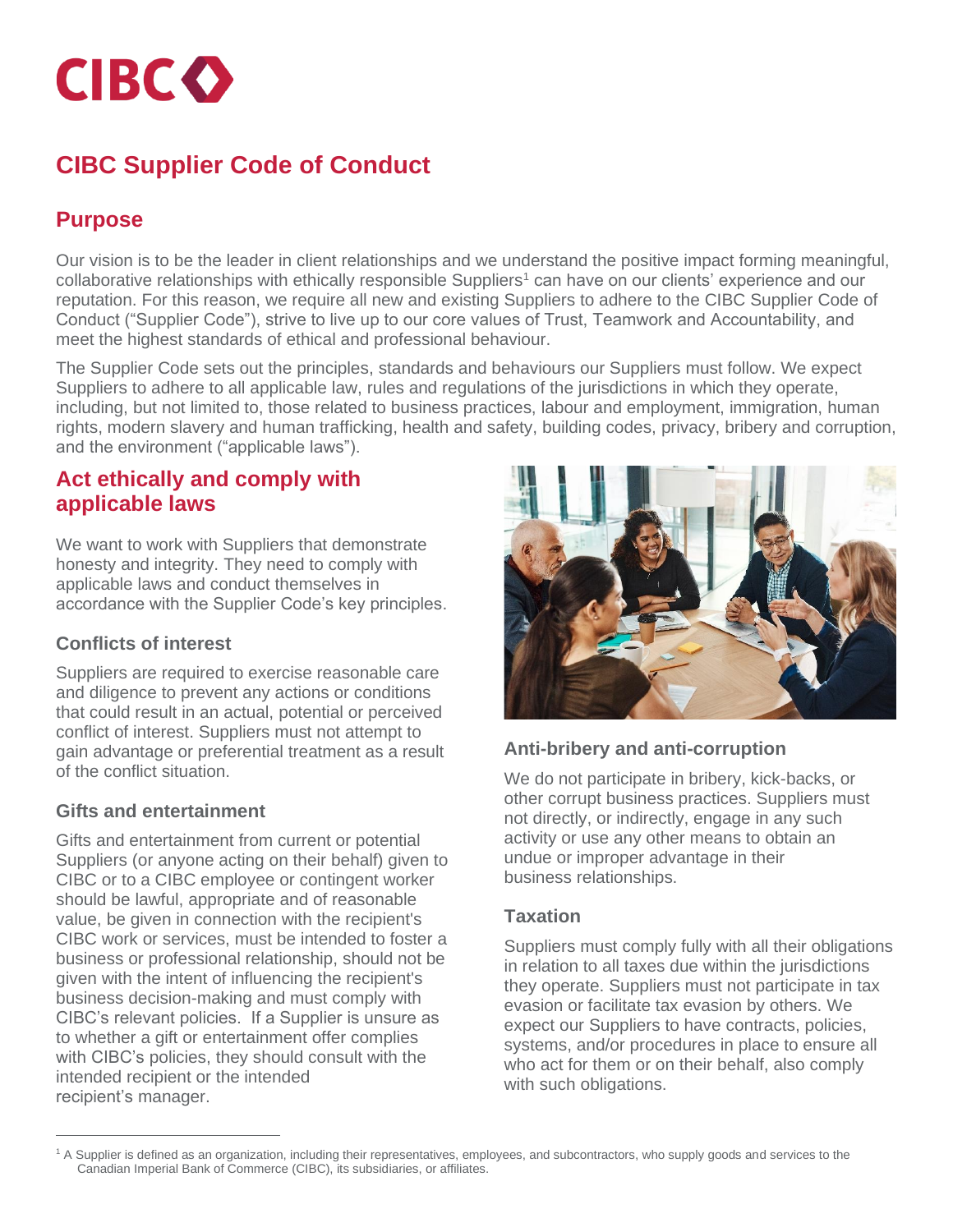#### **Managing insider information**

Suppliers are required to have appropriate policies and procedures in place to comply with applicable laws regarding the management of inside information. Suppliers in possession of inside information must not trade in securities of CIBC or another company to which the information pertains, otherwise take advantage of the information, or communicate the information to others.

#### **Supplier foreign personnel**

Suppliers are required to ensure that all Supplier foreign personnel comply with applicable immigration laws. When requested by CIBC, Suppliers must provide documentation satisfactory to CIBC demonstrating such compliance.

#### **Books and records**

Suppliers are required to maintain accurate, complete and appropriate books and records to demonstrate compliance with applicable law, regulatory requirements, and the Supplier code. Suppliers must not destroy books or records that may be relevant to legal or regulatory proceeding. Undisclosed or unrecorded ("off-the books") accounts must not be used for any purpose.

#### **Representations**

Suppliers should not knowingly cause, assist or engage in any activity that contributes towards, or facilitates, any financial or other material misrepresentation, including providing inaccurate, incomplete or otherwise misleading information about its financial condition or the financial effect of a transaction.

## **Practice business responsibly**

We prioritize protecting our clients and our team members and we expect our Suppliers to do the same. The confidentiality, privacy, and security of CIBC's information, including personal information of our clients, employees and contingent workers must be protected, and our Suppliers must maintain appropriate policies and procedures to ensure it remains safe.

#### **Business continuity planning**

Suppliers must develop, maintain and test their business continuity and disaster recovery plans in accordance with applicable laws, industry standards, and contractual requirements.

#### **Background checks**

Suppliers must conduct background screenings of their employees (as well as agents, contingent workers and sub-contractors) for prior criminal activity to the extent required in the Suppliers' agreements with CIBC.

#### **External communication**

Suppliers must obtain prior written permission from CIBC before publicly discussing, endorsing, reviewing, referencing or otherwise publicly commenting on or promoting CIBC's businesses, products, services, relationships, programs or brand.

#### **Applications on behalf of CIBC**

Suppliers must not make any application, written or otherwise, to any government body on behalf of CIBC without prior written approval from CIBC.

#### **Outsourcing and sub-contracting**

Suppliers must not subcontract or outsource services or activities or change the location from which services are provided to CIBC except with the prior written approval of CIBC, to the extent required, and in accordance with the Suppliers' agreements with CIBC.

#### **Confidentiality, privacy, information security, and anti-spam**

Suppliers must immediately report to CIBC any unauthorized disclosure, confidentiality breach, privacy breach, alteration or loss of CIBC information, including personal or confidential information of CIBC, its clients, employees, contingent workers or other Suppliers in accordance with the Supplier's governing contract with CIBC. An employee, agent, affiliate, or subcontractor of a Supplier may be considered a CIBC contingent worker and as such, is subject to the [CIBC Code of Conduct.](https://www.cibc.com/en/about-cibc/corporate-governance/practices/code-of-conduct.html)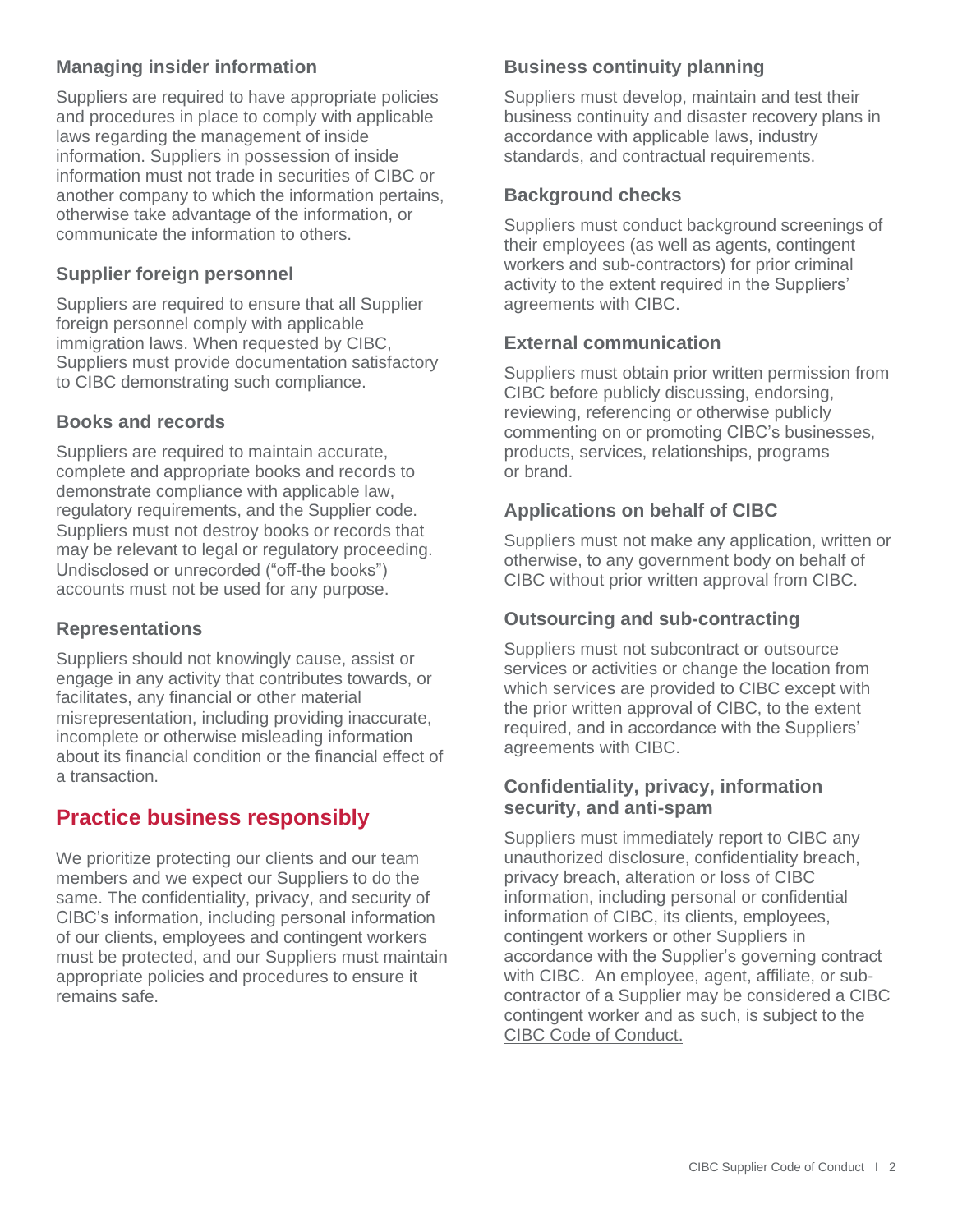Suppliers must perform services in accordance with applicable anti-spam legislation. Suppliers must promptly report to CIBC any related compliance problems or incidents, or if the Supplier receives notice from any governmental or regulatory authority relating to failure to comply with applicable anti-spam legislation.

## **Maintain responsible employment practices**

We are committed to fostering a fair and inclusive work environment, free of discrimination, harassment, or violence, and where diverse ideas and perspectives are respected and protected. Likewise, we expect the same from our Suppliers. We ask that they treat their clients, employees, agents, contingent workers, subcontractors and others in a manner consistent with these values.

We require our Suppliers respect the dignity and diversity of all people regardless of their race, gender, age, sexual orientation, colour, ethnicity, religion, marital status, religious beliefs, physical characteristics or other personal characteristic protected by applicable laws.

#### **Employment practices**

Suppliers are required to adopt employment practices that comply with applicable laws in all jurisdictions in which they operate, including practices that comply with the following:

- **Employment laws**, including without limitation, laws regarding minimum wage, minimum age of employment, working hours, overtime, hours free from work, health and safety and human rights;
- **Local labour laws**, including without limitation, laws permitting trade union or other forms of employee representation.
- **Modern slavery, forced or compulsory labour, human trafficking laws**, and must not engage in practices associated with wage withholding, identity document retention or restricting an individual's movement.

### **Workplace inclusivity**

In choosing and evaluating its Suppliers, CIBC will consider their commitment to, and history of, fostering fair and inclusive work environments. Suppliers may be asked to provide CIBC with relevant information pertaining to their diversity and inclusion policies, programs and initiatives, and workforce representation.

Suppliers who do not meet CIBC's diversity expectations, or fail to comply with applicable laws regarding diversity, human rights, anti-harassment or non-discrimination, may become ineligible to do business with CIBC.

#### **Working conditions**

Suppliers are required to provide safe and healthy working environments, recognizing the specific hazards relevant to their operations, and ensuring the structural integrity of their premises. Suppliers must also take reasonable steps to prevent workplace accidents and injuries, including providing access to information on health and safety and hazard prevention.



#### **Training**

Suppliers are required to have appropriate communication, induction and/or training programs in place to ensure that their employees, agents, contingent workers, affiliates and sub-contractors supplying services to CIBC achieve an appropriate level of knowledge, awareness and skills to comply with the Supplier Code.